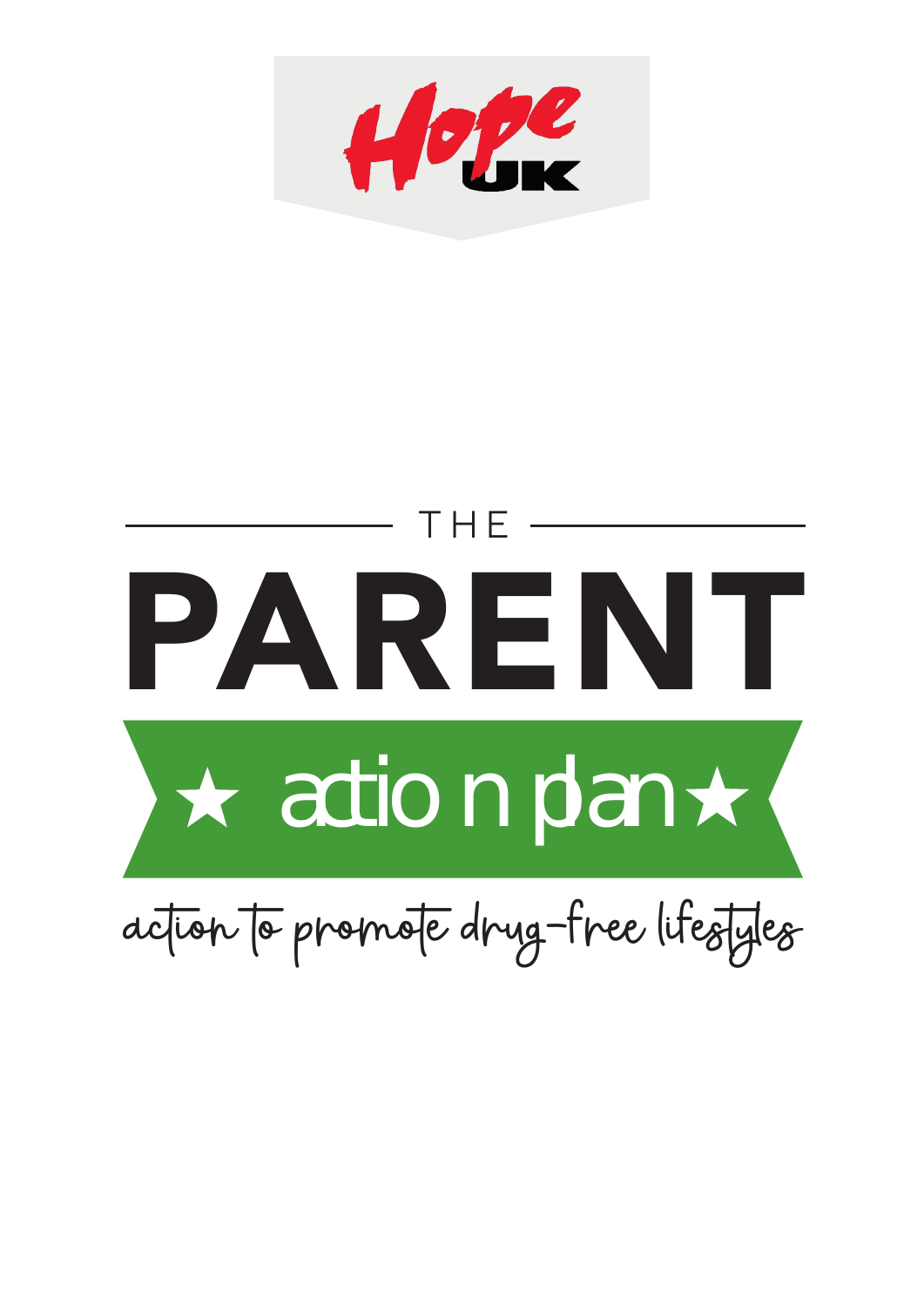You and your child are unique. The best way to talk about alcohol and other drugs will vary from family to family. If you are not sure what to do, use some of the suggestions in this leaflet, and find out what works for other people.

There is no single age at which it is best to start talking about drugs. Young children may ask questions because of what they see or hear somewhere. You may know more about drugs than they do, but not feel confident to discuss drugs with your child. Remember that what you do is as important as what you say. Decisions not to drink and drive, or to cut down (or give up) smoking or drinking may have a very positive influence.

No parent or carer can guarantee that their children will never use drugs. Young people make up their own minds and have access to all sorts of substances.

The good news is that anyone can reduce the possibility of drug use.

There is no 'miracle' cure. Preventing drug-related harm is a long-term activity. It involves encouraging healthy choices and fostering good parent-child relationships.

So begin now. Use the advice in this Action Plan to get you started or reinforce what you do already. There may also be general parenting skills courses in your area which might be helpful.

1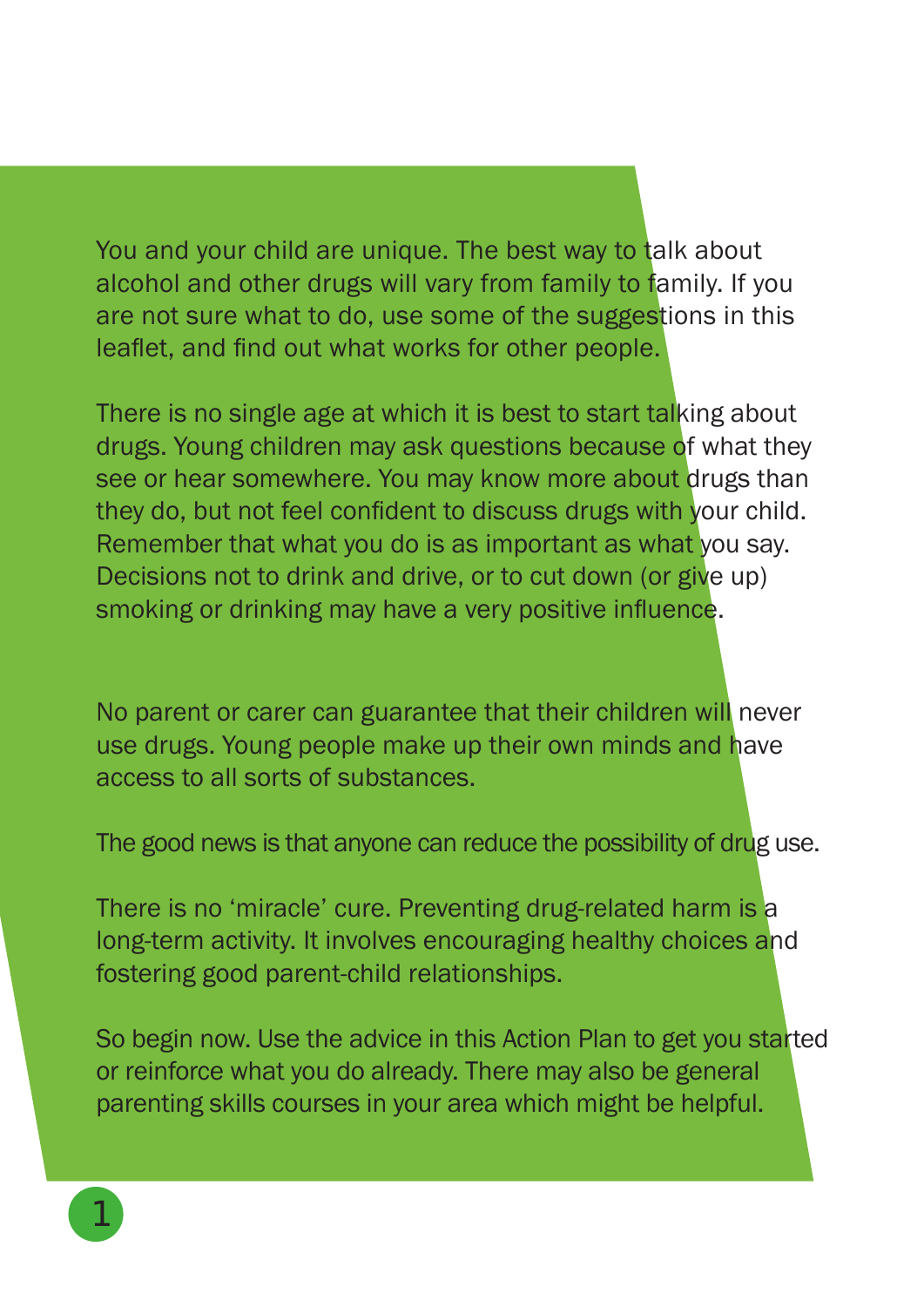## HERE'S THE PIAN

### **Become informed**

Knowledge helps if difficult situations occur.

## Do things together.

that your child enjoys. This will help build a good relationship and make it easier to talk when important issues arise.

#### Always be ready...

to listen to and talk with your child. Help them feel safe and cared for.

## Adult example...

is important. If you smoke or drink have you considered stopping or limiting your use? This would give a powerful message to those around you.

#### **Offer a choice**

Consider using alcohol-free drinks. Research shows that delaying the first use of alcohol and tobacco decreases the likelihood of having a future problem with legal or illegal drugs.

#### Make sure that...

your child is well practiced in the art of choosing for themselves. This will help them make up their own minds when they have to make big decisions.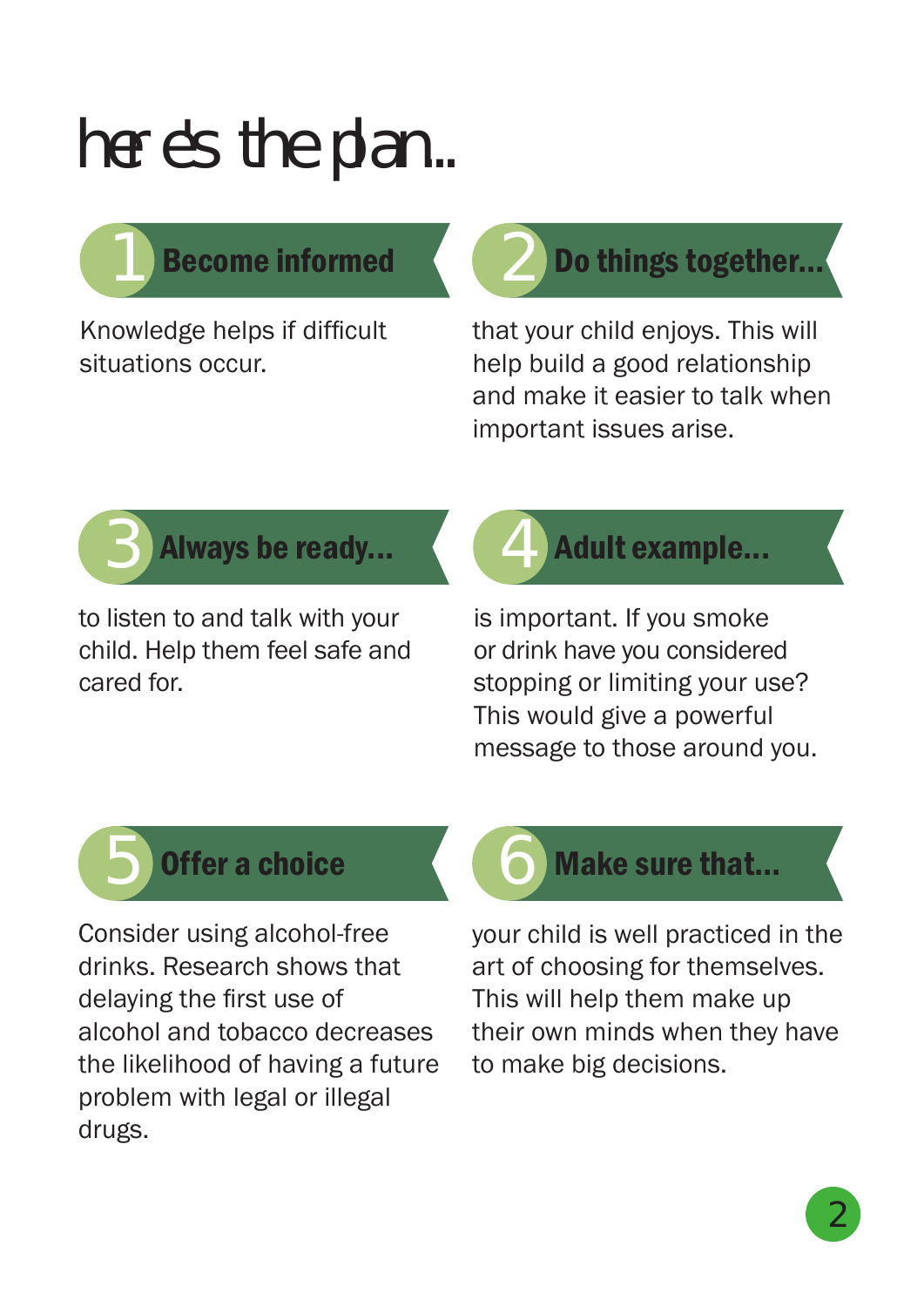partnership with other people such as school teachers and youth workers. Ask what is being taught at school. Find out if the youth group programme covers drugs.



### You are in...  $\begin{pmatrix} 0 \\ 1 \end{pmatrix}$  Build up self-worth.

both for yourself and for your children. It is important for young people to feel good about themselves. Always build on the positive.



There are many ways of passing on skills and information; not all will work for you and your child. Find out what works for your family.

What works best?  $\blacksquare$  Don't exaggerate...

Don't exaggerate the dangers. Scare tactics do not work in the long term.



Don't give up!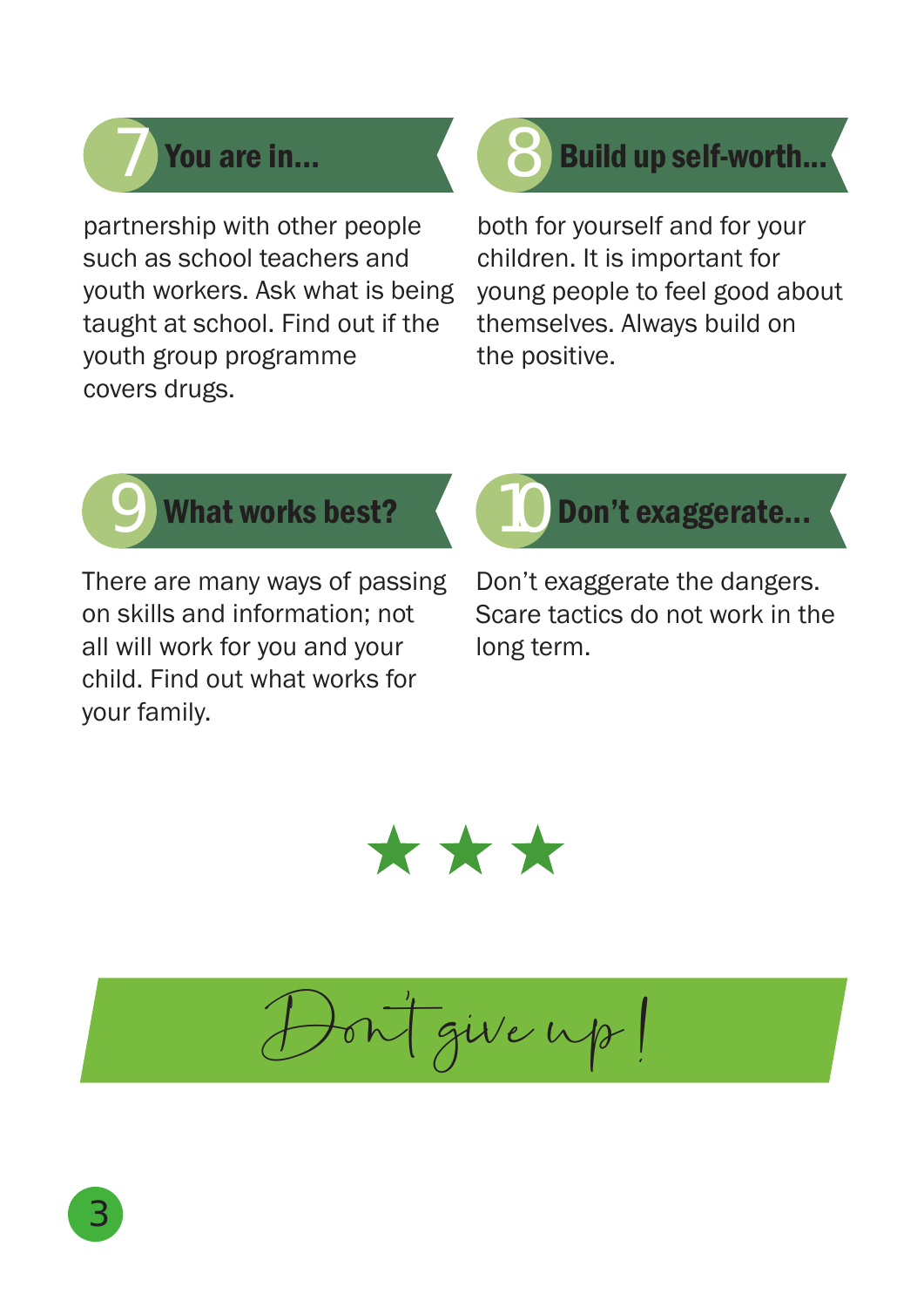## SIGNS AND SYMPTOMS -RECOGNISING DRUG USE

Although many people are familiar with the signs of alcohol or tobacco use, it is not always easy to be certain about other drugs.

Many symptoms could be caused by 'normal' adolescence. For example, mood swings, changes in eating or sleeping patterns, missing school.

Recognising signs and symptoms is like putting together a jigsaw puzzle. Shortage of money (or too much money), strange behaviour, loss of concentration, apathy and secretiveness may point to the possibility of drug use. Physical evidence might include finding empty wrappers, pills, or unusual smells.

Most people start using drugs because a friend offers them the chance to try something.

Recognising drug use is as much a matter of observing patterns of behaviour as finding physical evidence.

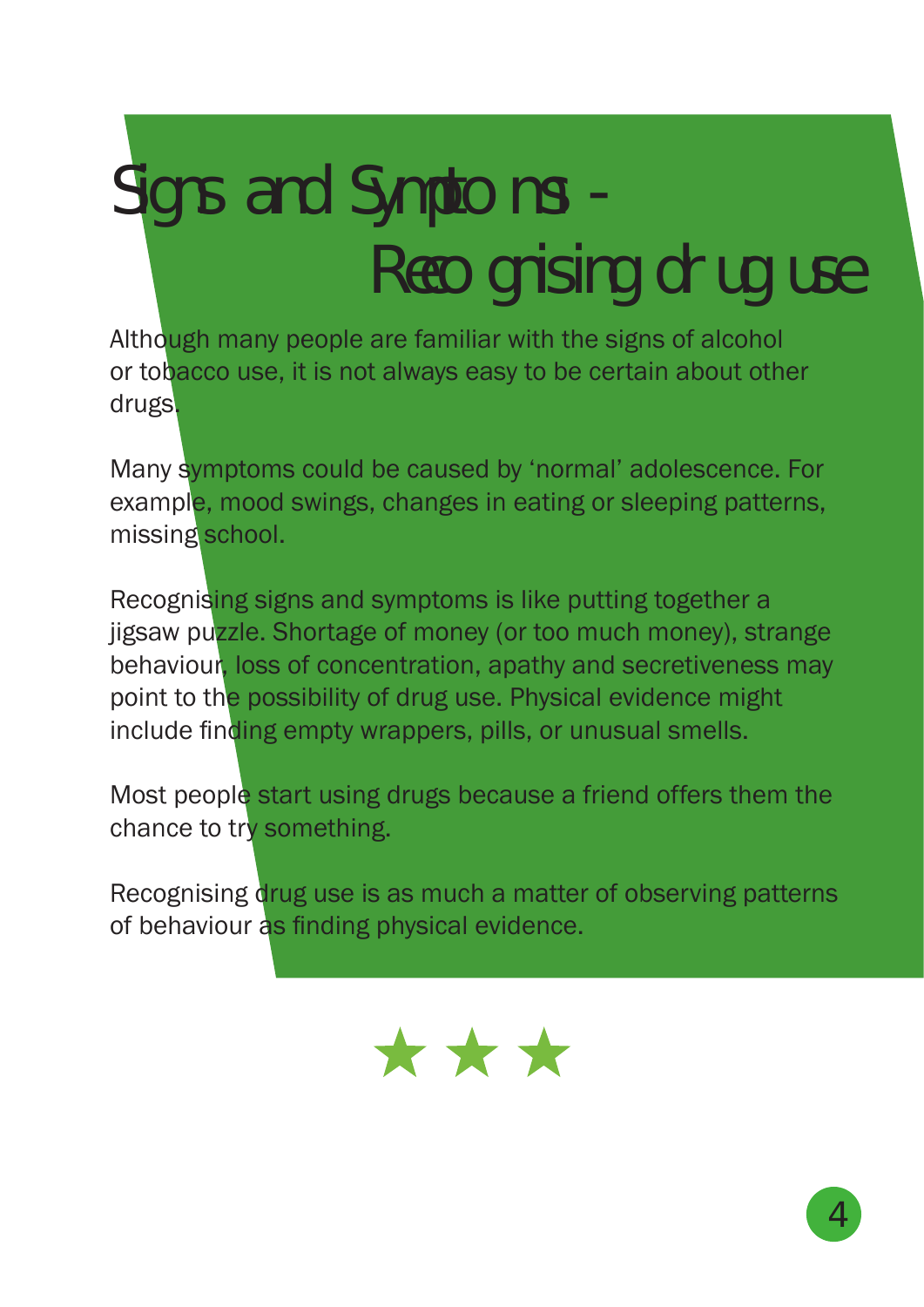## WHAT IF YOU DO FIND THERE IS A PROBLEM?

## **Don't panic**

Make sure your child's safety and wellbeing are taken care of first.

## Try and discuss things...

when everyone is calm and has time to talk. LISTEN – let them tell you their feelings etc, without feeling judged. Remember your child might be unwilling to talk, especially if it means letting friends down.

## Try to help them...

avoid situations where the risk is high. You may have to help your child travel safely, or encourage them to avoid certain events/friends.

## **Seek help**

There are people in the community who can help you – your GP, support groups like Alateen, the council will know local groups who offer support.

#### If your help is rejected...

...don't be surprised and try not to be angry. Drug use can be part of a youth culture and linked to strong friendship ties. Remember that young people make their own choices and take responsibility for themselves in doing so. Parents may have to stand by and be there to provide a caring safety net where possible. Let your child know you are there for them.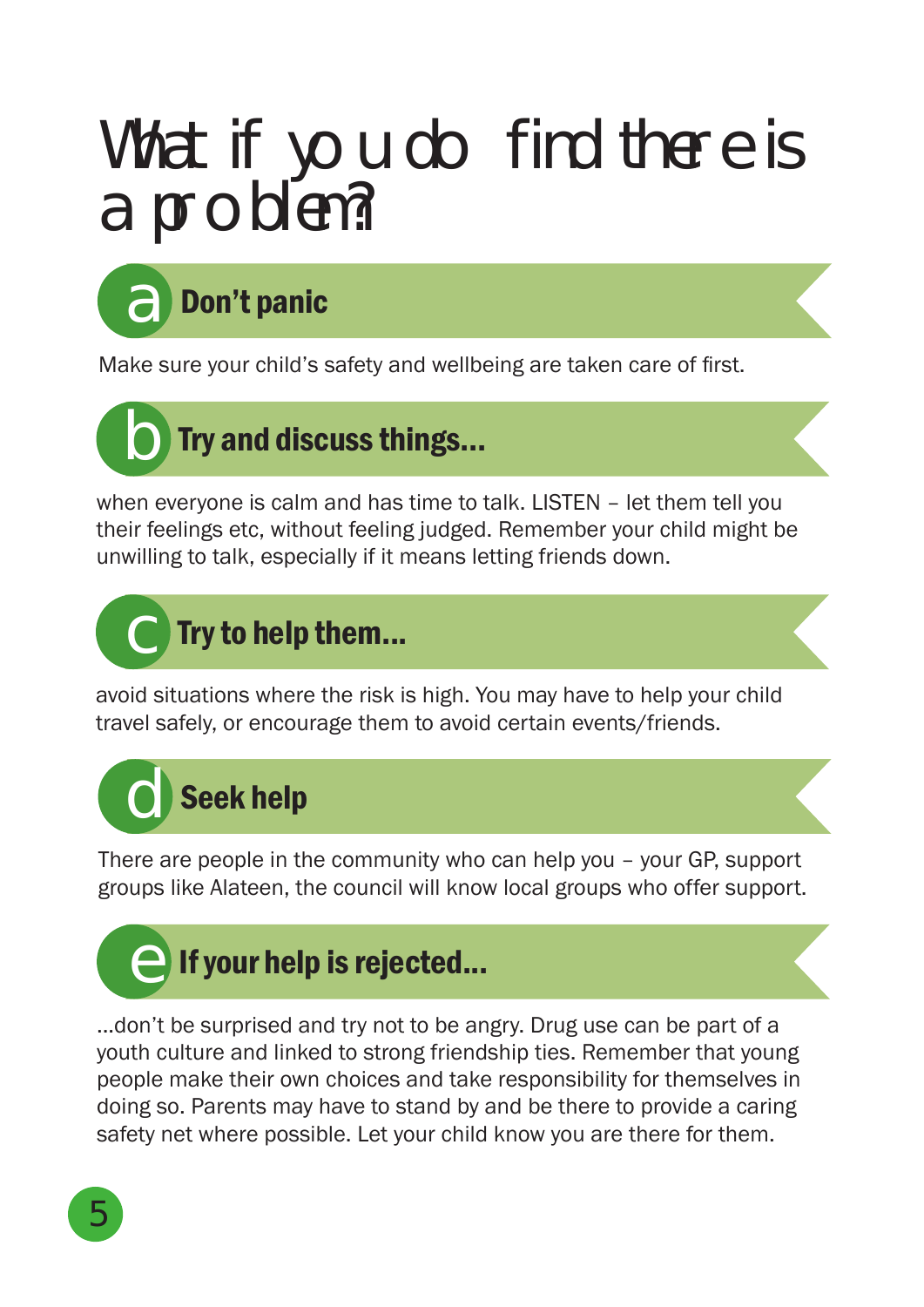## IMPORTANT!

All young people are at risk, but even though some will experiment with illegal drugs the majority still leave them alone. Many who do experiment will not become regular users. Alcohol is still the main drug that young people use.

## HOW HOPE UK CAN HELP...

We can help you learn more about drugs – what they look like, do etc – and their signs and symptoms. We also run workshops for parents and other carers to help them consider helpful ways to support and help their children (and it's a good idea to start when your children are young).

## USEFUL WEBSITES...

Talk to Frank website: www.talktofrank.com NHS Smokefree website: www.nhs.uk/smokefree NHS website: www.nhs.uk